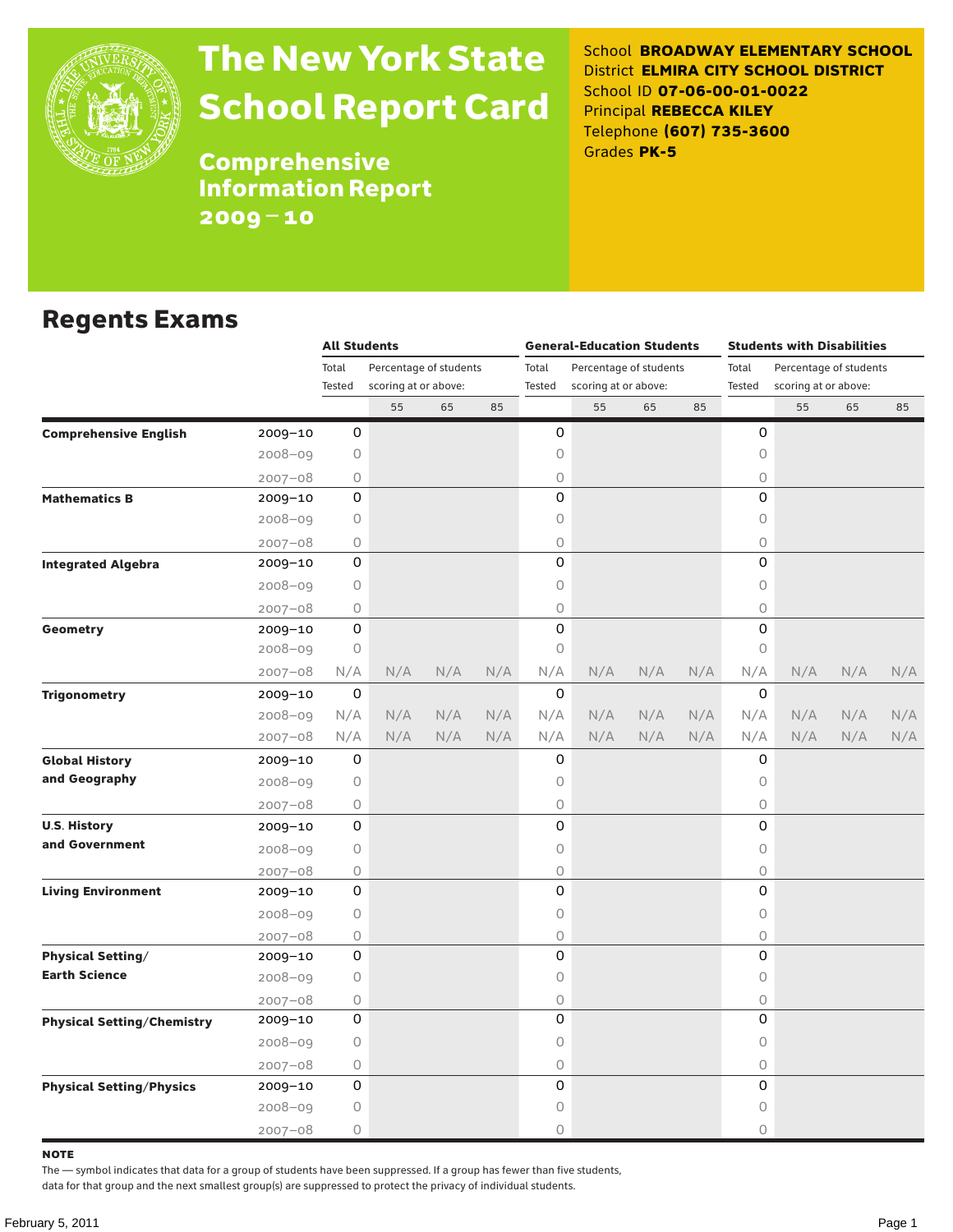School **BROADWAY ELEMENTARY SCHOOL** District **ELMIRA CITY SCHOOL DISTRICT** School ID **07-06-00-01-0022**

### Elementary/Middle-Level Social Studies 2009–10

|                            | <b>All Students</b>                                         |     |     |     |     |       | <b>General-Education Students</b>                  |    |     |     |   | <b>Students with Disabilities</b>                           |     |     |                |  |  |
|----------------------------|-------------------------------------------------------------|-----|-----|-----|-----|-------|----------------------------------------------------|----|-----|-----|---|-------------------------------------------------------------|-----|-----|----------------|--|--|
|                            | Total<br>Percentage of students<br>Tested scoring at level: |     |     |     |     | Total | Percentage of students<br>Tested scoring at level: |    |     |     |   | Percentage of students<br>Total<br>Tested scoring at level: |     |     |                |  |  |
|                            |                                                             |     |     |     | 4   |       |                                                    |    |     |     |   |                                                             |     |     | $\overline{4}$ |  |  |
| <b>Elementary</b><br>Level | 75                                                          | 12% | 13% | 64% | 11% | 67    | 10%                                                | 9% | 69% | 12% | 8 | 25%                                                         | 50% | 25% | 0%             |  |  |
| <b>Middle Level</b>        |                                                             |     |     |     |     | 0     |                                                    |    |     |     | 0 |                                                             |     |     |                |  |  |

#### 2006 Total Cohort Performance on Regents Exams After Four Years

|                                        | <b>All Students</b> |                                    |  |              |  |                      | <b>General-Education Students</b>  |              | <b>Students with Disabilities</b> |                                    |  |                    |  |  |
|----------------------------------------|---------------------|------------------------------------|--|--------------|--|----------------------|------------------------------------|--------------|-----------------------------------|------------------------------------|--|--------------------|--|--|
|                                        | Cohor<br>Enroll     | Percentage of<br>students scoring: |  |              |  | Coho<br>$\circ$<br>ᇛ | Percentage of<br>students scoring: |              | Cohort<br>o,<br>문                 | Percentage of<br>students scoring: |  |                    |  |  |
|                                        |                     | $55 - 64$                          |  | 65-84 85-100 |  |                      | $55 - 64$                          | 65-84 85-100 |                                   |                                    |  | 55-64 65-84 85-100 |  |  |
| <b>Global History</b><br>and Geography | 0                   |                                    |  |              |  | 0                    |                                    |              | 0                                 |                                    |  |                    |  |  |
| <b>U.S. History</b><br>and Government  | 0                   |                                    |  |              |  | $\Omega$             |                                    |              | 0                                 |                                    |  |                    |  |  |
| <b>Science</b>                         | 0                   |                                    |  |              |  | 0                    |                                    |              | 0                                 |                                    |  |                    |  |  |

## New York State Alternate Assessments (NYSAA) 2009–10

|                         | <b>All Students</b> |                                                |               |   |   |  |  |  |  |  |
|-------------------------|---------------------|------------------------------------------------|---------------|---|---|--|--|--|--|--|
|                         | Total               | Number of students scoring<br>Tested at Level: |               |   |   |  |  |  |  |  |
|                         |                     | 1                                              | $\mathcal{P}$ | 3 | 4 |  |  |  |  |  |
| <b>Elementary Level</b> |                     |                                                |               |   |   |  |  |  |  |  |
| Social Studies          | 0                   |                                                |               |   |   |  |  |  |  |  |
| <b>Middle Level</b>     |                     |                                                |               |   |   |  |  |  |  |  |
| <b>Social Studies</b>   | 0                   |                                                |               |   |   |  |  |  |  |  |
| <b>Secondary Level</b>  |                     |                                                |               |   |   |  |  |  |  |  |
| English Language Arts   | O                   |                                                |               |   |   |  |  |  |  |  |
| <b>Mathematics</b>      | O                   |                                                |               |   |   |  |  |  |  |  |
| <b>Social Studies</b>   | O                   |                                                |               |   |   |  |  |  |  |  |
| Science                 | O                   |                                                |               |   |   |  |  |  |  |  |

The New York State Alternate Assessment (NYSAA) is for students with severe cognitive disabilities. Results for students taking the NYSAA in English language arts, mathematics, and science at the elementary and middle levels are available in the *Accountability and Overview Report* part of *The New York State Report Card*.

The — symbol indicates that data for a group of students have been suppressed. If a group has fewer than five students, data for that group and the next smallest group(s) are suppressed to protect the privacy of individual students.

**NOTE**